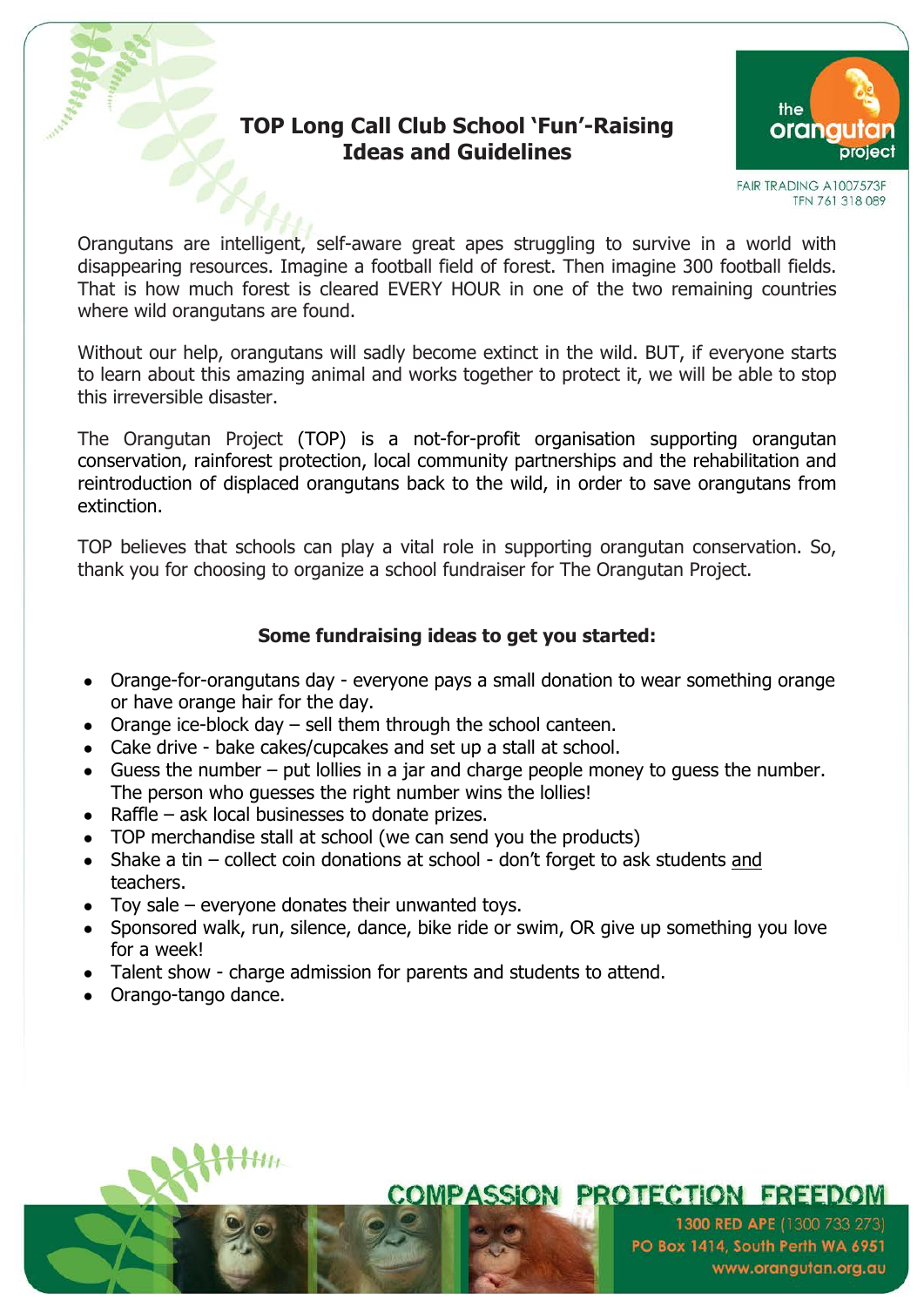# **How to get your 'fun'-raiser started**



FAIR TRADING A1007573F TFN 761 318 089

### **Get permission**

Before you get started fundraising you need to get permission from your parents and school.

- 1 Ask your parents to write a letter to your teacher stating that they give permission for you to fundraise for The Orangutan Project at school.
- 2 Ask your teacher for permission to fundraise at school and tell them what sort of event you would like to run. With any luck, they'll offer to help!

#### **Make a date**

With the help of your teacher, decide on a day to hold your event, and where at school it will be held

#### **Spread the word**

Make sure that the whole school community knows that you are raising money for orangutans, when the fundraising will take place and what it will involve.

- 1 Make posters, photocopy them and stick them up around school.
- 2 Ask your teacher to put a message in the weekly/daily notices.
- 3 Ask your teacher to mention the fundraiser during the school assembly.
- 4 Ask your parents or teacher to contact the local newspaper and invite them to come along to help publicise the event. Or, you may prefer to contact the newspaper after the event and tell them how much money you raised.

#### **Have fun!**

Raising money should be fun. A small amount of money can make a big difference, so get out there and have a go! Don't forget to take lots of photos.

**COMPASSION PROTECTION FREEDOM** 

1300 RED APE (1300 733 273)

www.orangutan.org.au

PO Box 1414, South Perth WA 6951